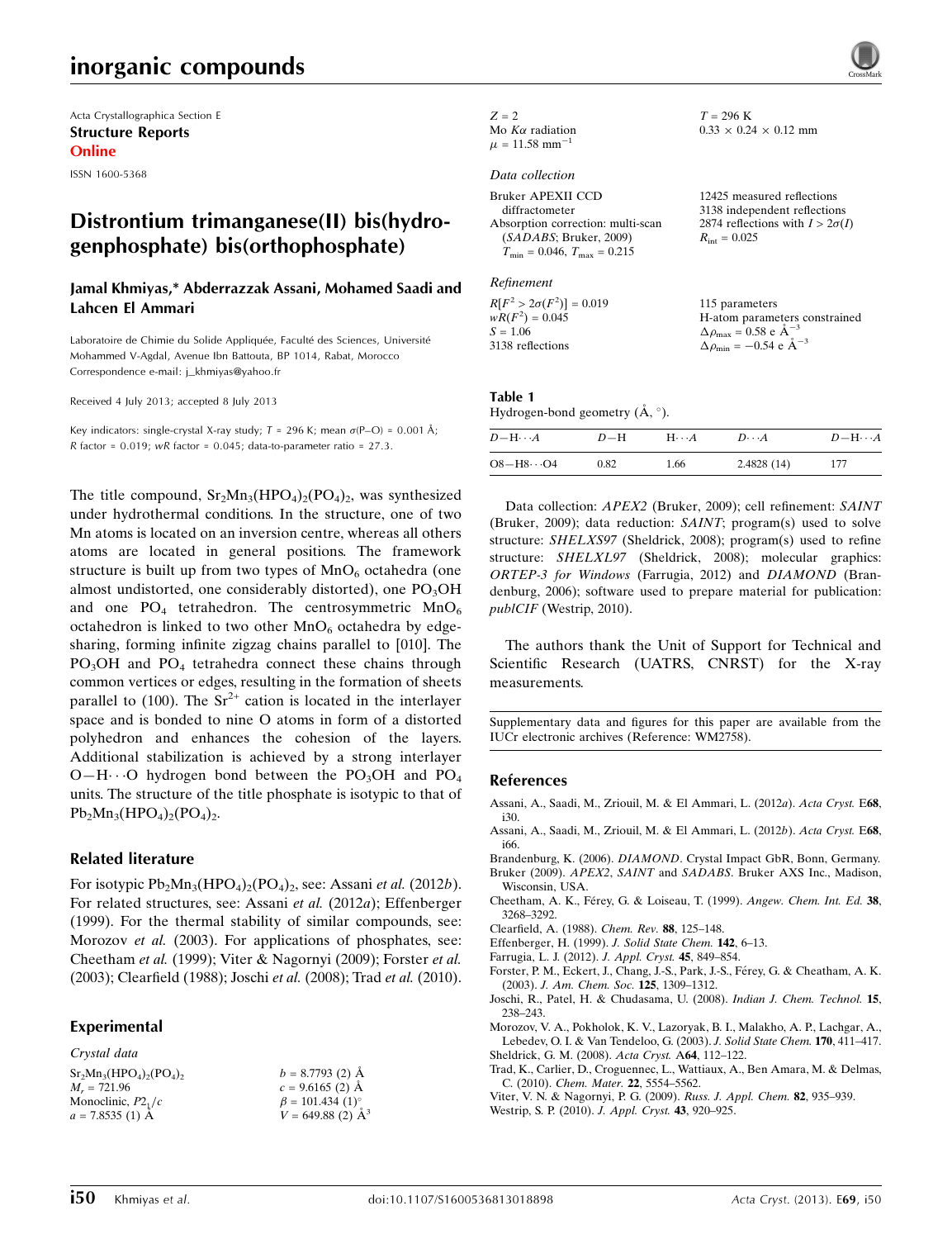# **supporting information**

*Acta Cryst.* (2013). E**69**, i50 [doi:10.1107/S1600536813018898]

## **Distrontium trimanganese(II) bis(hydrogenphosphate) bis(orthophosphate)**

### **Jamal Khmiyas, Abderrazzak Assani, Mohamed Saadi and Lahcen El Ammari**

#### **S1. Comment**

Widespread studies were devoted to metal-based phosphates, either with open-framework structures, or in terms of porous materials. Within those materials, the anionic framework, generally constructed from PO<sub>4</sub> tetrahedra connected to metal (*M*) cations in different coordination environments  $MO_n$  (with  $n = 4, 5$  and 6), can generate pores and channels offering a suitable environment to accommodate various other cations. Besides their high chemical activity and their thermal stability (Morozov *et al.*, 2003), such metal-based phosphates have some interesting properties leading to applications such as in catalysis (Cheetham *et al.*, 1999; Viter & Nagornyi, 2009), ion-exchangers (Clearfield, 1988; Joschi *et al.*, 2008), gas sorption (Forster *et al.*, 2003), or batteries (Trad *et al.*, 2010).

Our interest is particularly focused on hydrothermally synthesized orthophosphates within the ternary systems *M*O–  $M$ <sup>O</sup>–P<sub>2</sub>O<sub>5</sub> with *M* and  $M$ <sup> $=$ </sup> divalent cations. We have recently characterized some new lead cobalt or manganese phosphates, *viz*. Co<sub>2</sub>Pb(HPO<sub>4</sub>)(PO<sub>4</sub>)OH H<sub>2</sub>O (Assani *et al.*, 2012*a*) and Pb<sub>2</sub>Mn<sub>3</sub>(HPO<sub>4</sub>)<sub>2</sub>(PO<sub>4</sub>)<sub>2</sub> (Assani *et al.*, 2012*b*). In line with the focus of our research, the present paper describes the hydrothermal synthesis and the structural characterization of a new strontium manganese phosphate,  $Sr<sub>2</sub>Mn<sub>3</sub>(HPO<sub>4</sub>)<sub>2</sub>(PO<sub>4</sub>)<sub>2</sub>$ , that is isotypic with its lead analogue,  $Pb_2Mn_3(HPO_4)_2(PO_4)_2$ . These two phosphates are characterized by an Mn:P ratio = 3:4, which is rarely observed, with the exception of some copper-based orthophosphates,  $Pb_3Cu_3(PO_4)_4$  and  $Sr_3Cu_3(PO_4)_4$  (Effenberger, 1999), also with Cu:P =  $3:4.$ 

In the structure of the title compound, one of the two manganese sites (Mn1) is located on a centre of inversion, while all remaining atoms are in general positions. A part of the structure, as given in Fig. 1, shows the different types of polyhedra around the metal positions and the P atoms. The centrosymmetric  $Mn1O<sub>6</sub>$  octahedron is linked to two distorted Mn2O<sub>6</sub> octahedra by a common edge, thus forming infinite zigzag chains with composition  $[Mn_3O_{14}]_\infty$  running parallel to [010] (Fig. 2). Adjacent chains are linked to each other through PO<sub>4</sub> and PO<sub>3</sub>OH tetrahedra, *via* common corners or edges, leading to the formation of layers parallel to (100). The cohesion of the crystal structure is ensured on one hand by the presence of the Sr<sup>2+</sup> cations in the interlayer space and on the other hand by strong O—H···O hydrogen bonds between sheets (Fig. 2 and Table 2).

In the structure of the title compound, the  $Sr^{2+}$  cation is surrounded by nine O atoms instead of eight as in the case of  $Pb_2Mn_3(HPO_4)_2(PO_4)_2$ . All other bond lengths and angles are similar in the two structures, with the exception of the Mn2 —O bond lengths. In the title structure, four medium-long bonds in the range  $2.1189$  (10) to  $2.1875$  (9) Å and two longer bonds of 2.4079 (12) and 2.4609 (11) Å are observed, whereas in the lead analogue five medium-long bonds in the range 2.094 (4) to 2.235 (4) Å and one considerably long bond of 2.610 (4) Å is observed.

#### **S2. Experimental**

Transparent crystals of  $Sr_2Mn_3(HPO_4)_2(PO_4)_2$  were isolated from hydrothermal treatment of the reaction mixture of strontium, manganese, sodium and phosphate precursors in a proportion corresponding to the molar ratio Sr: Mn: Na: P: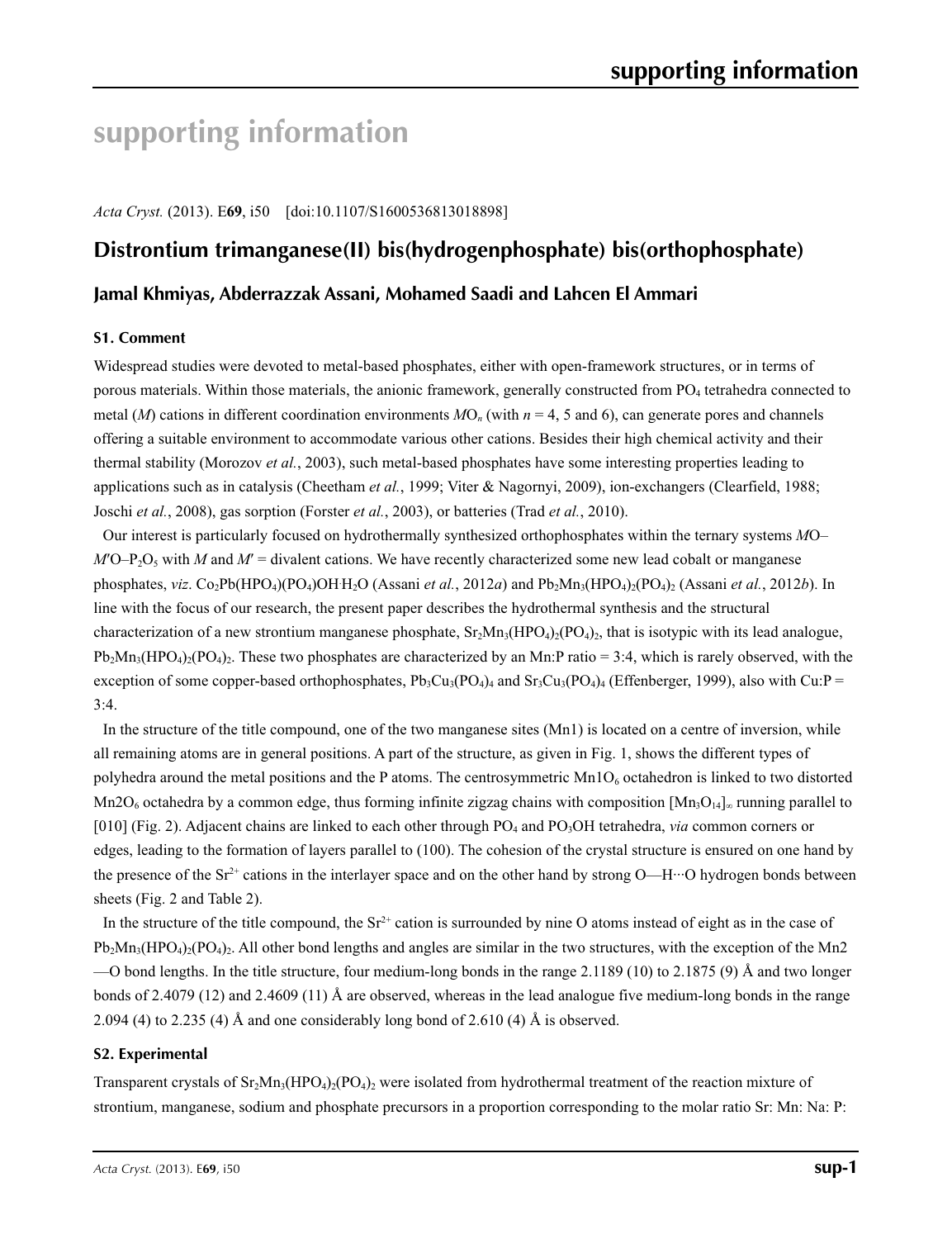$= 4: 4.5: 1: 6$ . The hydrothermal reaction was conducted in a 23 ml Teflon-lined autoclave filled to 50% with distilled water and under autogenously pressure at 473 K for five days. After being filtered off, washed with deionized water and air-dried, the reaction product consisted of colourless crystals with a platy form.

#### **S3. Refinement**

The O-bound H atom was initially located in a difference map and refined with O—H distance restraint of 0.82 (1) Å. In the last cycle it was refined in the riding model approximation with *U*iso(H) set to 1.5Ueq(O). The highest peak and the deepest hole in the final Fourier map are at 0.64 Å and 0.55 Å, from Mn2.



#### **Figure 1**

A partial plot of the crystal structure of the title compound. Displacement ellipsoids are drawn at the 50% probability level. Symmetry codes: (i) -*x* + 1, *y* - 1/2, -*z* + 1/2; (ii) -*x* + 1, -*y* + 1, -*z* + 1; (iii) *x*, -*y* + 3/2, *z* - 1/2; (iv) -*x* + 2, -*y* + 1, -*z* + 1; (v) *x* + 1, -*y* + 3/2, *z* + 1/2; (vi) *x* + 1, *y*, *z*; (vii) -*x* + 1, *y* + 1/2, -*z* + 1/2; (viii) *x*, -*y* + 3/2, *z* + 1/2.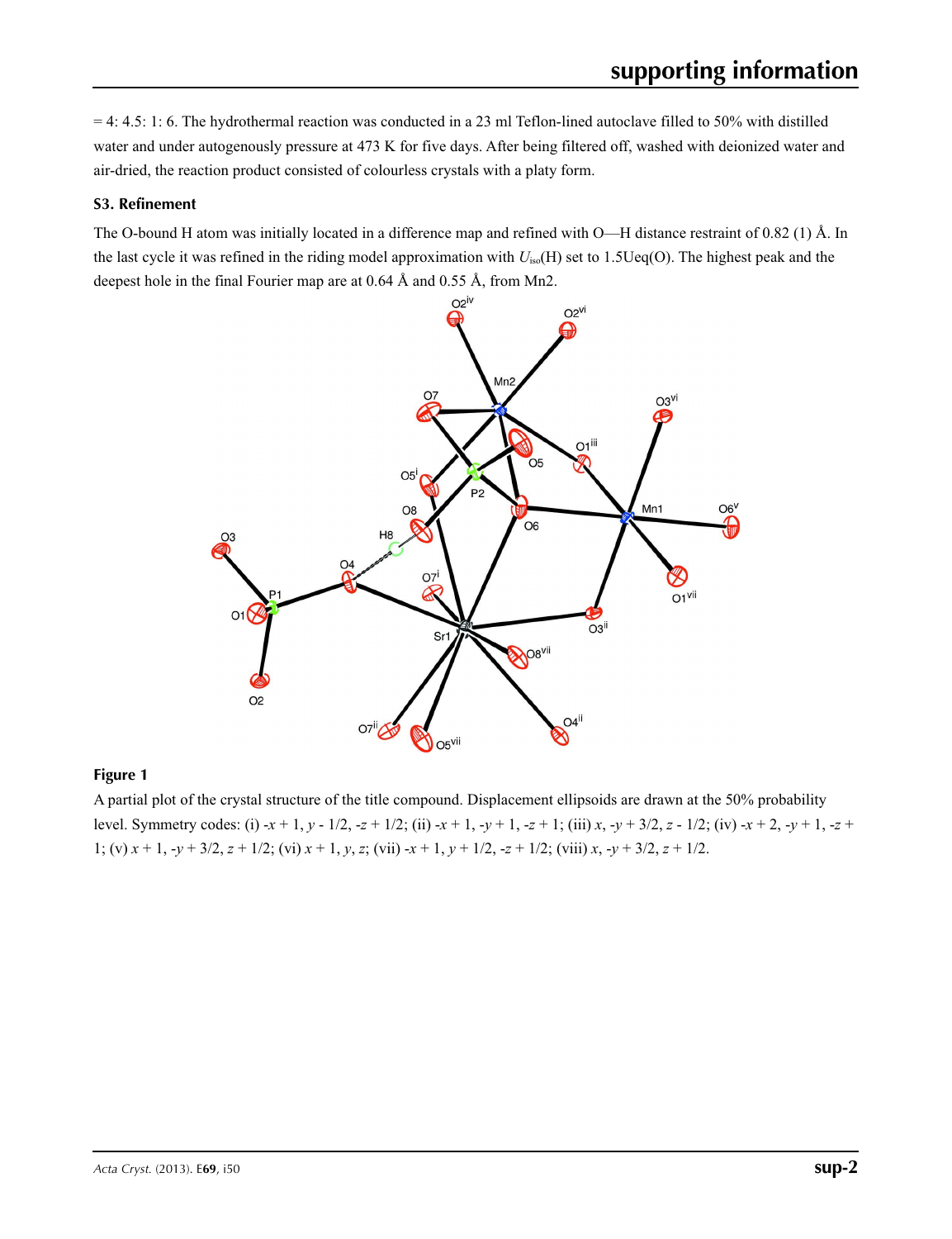

#### **Figure 2**

Polyhedral representation of  $Sr_2Mn_3(HPO_4)_2(PO_4)_2$ , showing  $Sr^{2+}$  cations between layers and O—H···O hydrogen bonds (dashed lines) between the sheets.

#### **Distrontium trimanganese(II) bis(hydrogenphosphate) bis(orthophosphate)**

| Crystal data                       |
|------------------------------------|
| $Sr2Mn3(HPO4)2(PO4)2$              |
| $M_r = 721.96$                     |
| Monoclinic, $P2_1/c$               |
| Hall symbol: -P 2ybc               |
| $a = 7.8535(1)$ Å                  |
| $b = 8.7793$ (2) Å                 |
| $c = 9.6165(2)$ Å                  |
| $\beta$ = 101.434 (1) <sup>o</sup> |
| $V = 649.88(2)$ Å <sup>3</sup>     |
| $Z=2$                              |

### *Data collection*

| <b>Bruker APEXII CCD</b>                 | 12425 mea                  |
|------------------------------------------|----------------------------|
| diffractometer                           | 3138 indep                 |
| Radiation source: fine-focus sealed tube | 2874 reflec                |
| Graphite monochromator                   | $R_{\text{int}} = 0.025$   |
| $\varphi$ and $\omega$ scans             | $\theta_{\rm max}$ = 36.3° |
| Absorption correction: multi-scan        | $h = -13 \rightarrow 1$    |
| (SADABS; Bruker (2009)                   | $k = -14 \rightarrow 1$    |
| $T_{\min}$ = 0.046, $T_{\max}$ = 0.215   | $l = -16 \rightarrow 1$    |
|                                          |                            |

 $F(000) = 682$  $D_x = 3.689$  Mg m<sup>-3</sup> Mo *Kα* radiation, *λ* = 0.71073 Å Cell parameters from 3138 reflections  $\theta = 2.7 - 36.3^{\circ}$  $\mu = 11.58$  mm<sup>-1</sup>  $T = 296 \text{ K}$ Sheet, colourless  $0.33 \times 0.24 \times 0.12$  mm

sured reflections endent reflections  $2\sigma(I)$  reflections with  $I > 2\sigma(I)$  $\theta_{\min} = 2.7^{\circ}$  $\overline{2}$ *k* = −14→14 *l* = −16→16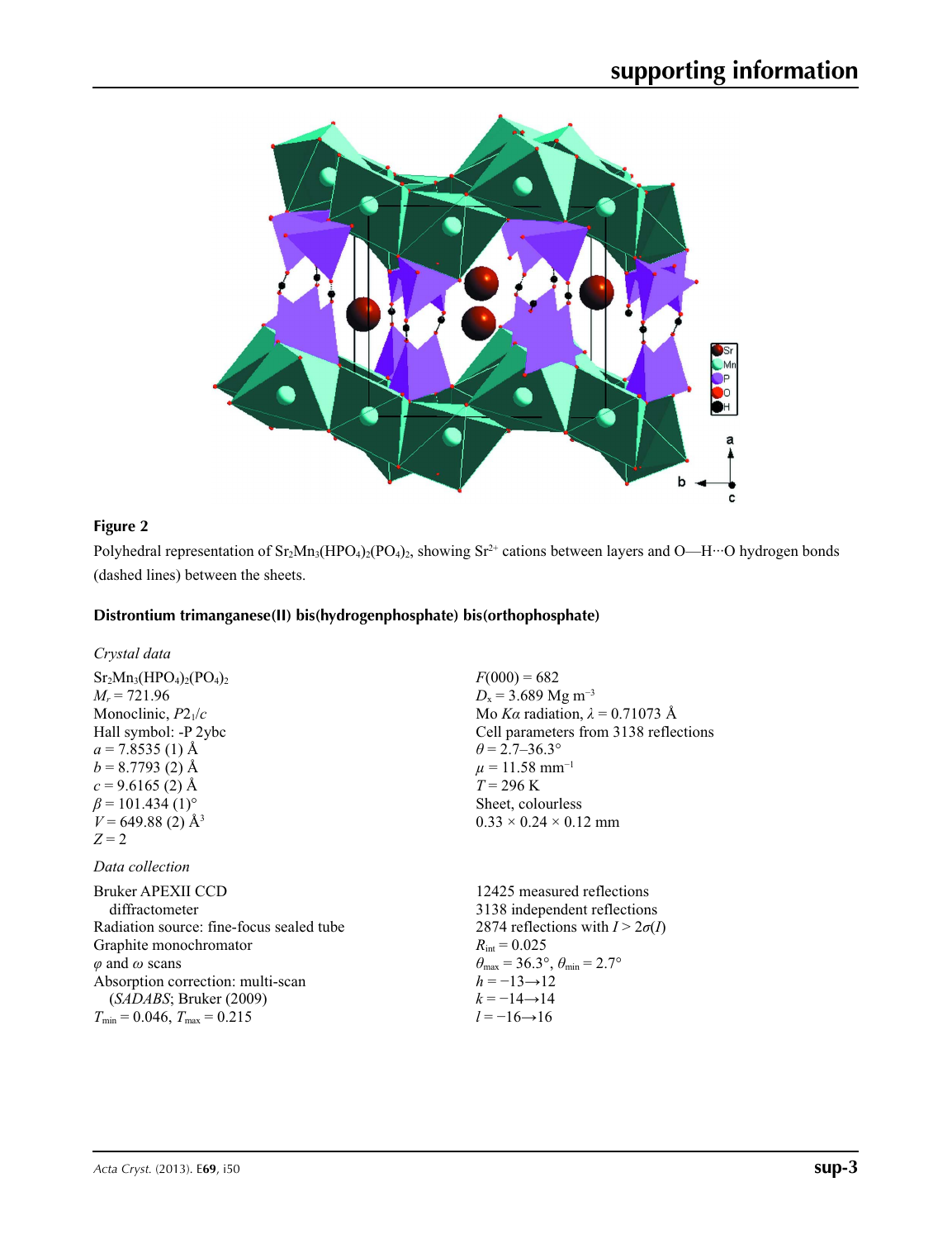*Refinement*

| Refinement on $F^2$                             | Secondary atom site location: difference Fourier  |
|-------------------------------------------------|---------------------------------------------------|
| Least-squares matrix: full                      | map                                               |
| $R[F^2 > 2\sigma(F^2)] = 0.019$                 | Hydrogen site location: difference Fourier map    |
| $wR(F^2) = 0.045$                               | H-atom parameters constrained                     |
| $S = 1.06$                                      | $w = 1/[\sigma^2(F_0^2) + (0.0211P)^2 + 0.239P]$  |
| 3138 reflections                                | where $P = (F_o^2 + 2F_c^2)/3$                    |
| 115 parameters                                  | $(\Delta/\sigma)_{\text{max}} = 0.002$            |
| 0 restraints                                    | $\Delta\rho_{\rm max} = 0.58$ e Å <sup>-3</sup>   |
| Primary atom site location: structure-invariant | $\Delta \rho_{\rm min} = -0.54$ e Å <sup>-3</sup> |
| direct methods                                  |                                                   |

#### *Special details*

**Geometry**. All s.u.'s (except the s.u. in the dihedral angle between two l.s. planes) are estimated using the full covariance matrix. The cell s.u.'s are taken into account individually in the estimation of s.u.'s in distances, angles and torsion angles; correlations between s.u.'s in cell parameters are only used when they are defined by crystal symmetry. An approximate (isotropic) treatment of cell s.u.'s is used for estimating s.u.'s involving l.s. planes.

**Refinement**. Refinement of  $F^2$  against all reflections. The weighted R-factor wR and goodness of fit *S* are based on  $F^2$ , conventional *R*-factors *R* are based on *F*, with *F* set to zero for negative *F*<sup>2</sup>. The threshold expression of  $F^2 > 2\sigma(F^2)$  is used only for calculating *R*-factors(gt) *etc*. and is not relevant to the choice of reflections for refinement. *R*-factors based on *F*<sup>2</sup> are statistically about twice as large as those based on *F*, and *R*- factors based on all data will be even larger.

*Fractional atomic coordinates and isotropic or equivalent isotropic displacement parameters (Å<sup>2</sup>)* 

|                | $\mathcal{X}$ | $\mathcal{Y}$ | Ζ            | $U_{\rm iso} * / U_{\rm eq}$ |
|----------------|---------------|---------------|--------------|------------------------------|
| Sr1            | 0.573794(17)  | 0.478038(15)  | 0.234323(14) | 0.00999(3)                   |
| Mn1            | 1.0000        | 0.5000        | 0.5000       | 0.00677(5)                   |
| Mn2            | 0.89650(3)    | 0.85638(2)    | 0.40357(2)   | 0.00891(4)                   |
| P <sub>1</sub> | 0.14462(4)    | 0.70256(4)    | 0.22974(3)   | 0.00542(6)                   |
| P <sub>2</sub> | 0.65079(4)    | 0.71451(4)    | 0.56233(3)   | 0.00649(6)                   |
| O <sub>1</sub> | 0.06059(13)   | 0.67784(12)   | 0.35944(10)  | 0.00966(17)                  |
| O <sub>2</sub> | 0.06622(13)   | 0.59473(11)   | 0.10796(10)  | 0.01019(17)                  |
| O <sub>3</sub> | 0.11920(13)   | 0.86980(11)   | 0.18530(11)  | 0.01016(17)                  |
| O <sub>4</sub> | 0.34252(13)   | 0.67330(12)   | 0.27411(10)  | 0.01050(17)                  |
| O <sub>5</sub> | 0.70244(14)   | 0.69325(14)   | 0.72158(10)  | 0.0141(2)                    |
| O <sub>6</sub> | 0.75819(13)   | 0.62546(12)   | 0.47491(11)  | 0.01179(18)                  |
| O7             | 0.65059(15)   | 0.88211(12)   | 0.51673(11)  | 0.01383(19)                  |
| O8             | 0.45824(13)   | 0.65486(13)   | 0.53325(11)  | 0.01209(19)                  |
| H8             | 0.4169        | 0.6607        | 0.4482       | $0.018*$                     |

*Atomic displacement parameters (Å2 )*

|                | $U^{11}$    | $L^{p2}$    | $\mathcal{L}^{\beta 3}$ | $U^{12}$       | $U^{13}$      | $L^{23}$       |
|----------------|-------------|-------------|-------------------------|----------------|---------------|----------------|
| Sr1            | 0.00960(6)  | 0.01026(6)  | 0.01085(5)              | 0.00204(4)     | 0.00384(4)    | 0.00216(4)     |
| Mn1            | 0.00742(11) | 0.00597(11) | 0.00692(11)             | 0.00076(8)     | 0.00144(8)    | $-0.00002(8)$  |
| Mn2            | 0.00962(9)  | 0.00758(9)  | 0.00837(8)              | 0.00006(6)     | $-0.00103(6)$ | $-0.00030(6)$  |
| P <sub>1</sub> | 0.00572(12) | 0.00557(12) | 0.00475(12)             | $-0.00013(10)$ | 0.00052(9)    | 0.00000(9)     |
| P <sub>2</sub> | 0.00632(13) | 0.00796(13) | 0.00540(12)             | 0.00034(10)    | 0.00167(10)   | $-0.00007(10)$ |
| O <sub>1</sub> | 0.0108(4)   | 0.0108(4)   | 0.0085(4)               | 0.0003(3)      | 0.0047(3)     | 0.0012(3)      |
| O <sub>2</sub> | 0.0137(4)   | 0.0079(4)   | 0.0073(4)               | $-0.0001(3)$   | $-0.0019(3)$  | $-0.0020(3)$   |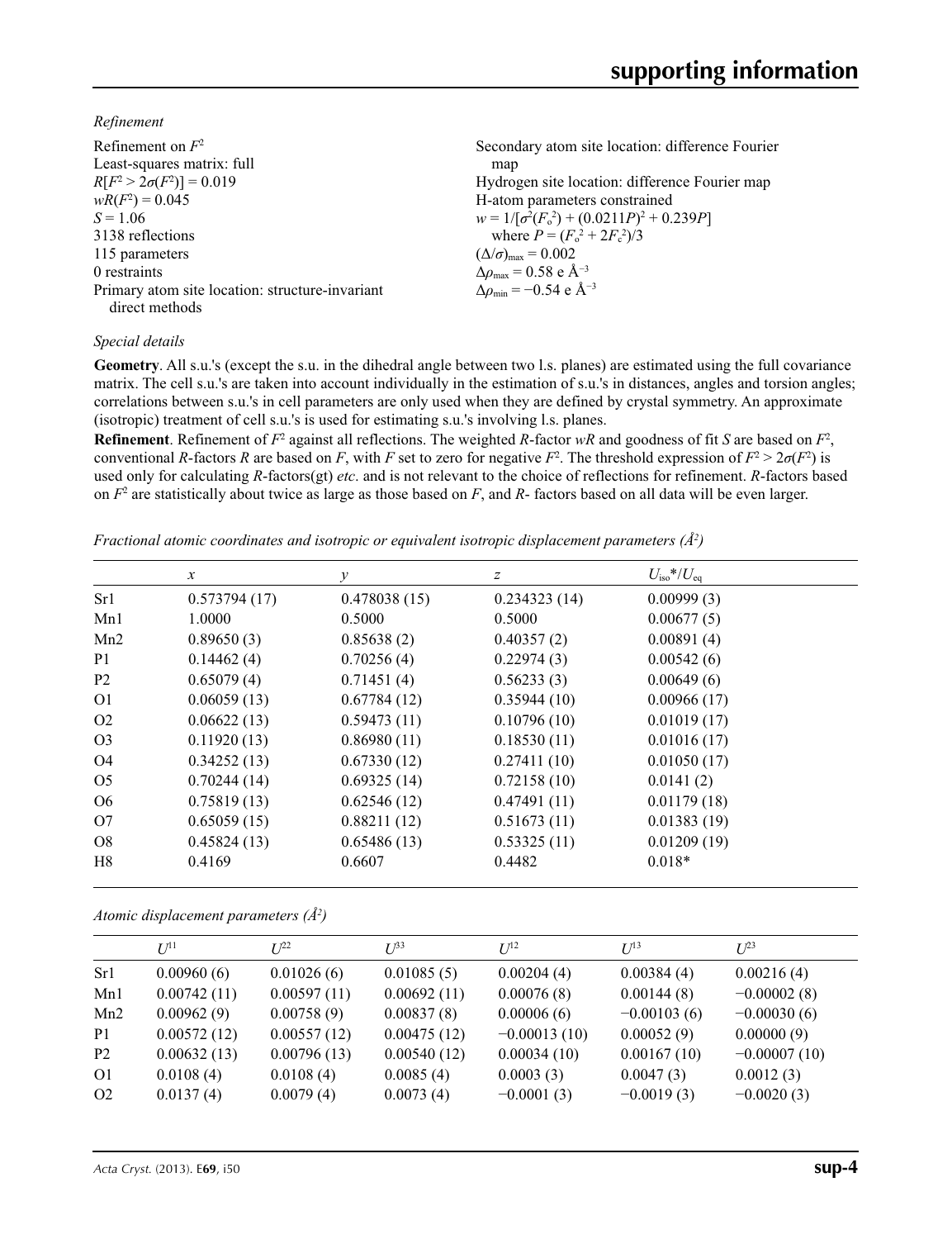# **supporting information**

| O <sub>3</sub> | 0.0126(4) | 0.0057(4) | 0.0109(4) | 0.0000(3)    | $-0.0007(3)$ | 0.0021(3)    |
|----------------|-----------|-----------|-----------|--------------|--------------|--------------|
| O4             | 0.0064(4) | 0.0154(5) | 0.0093(4) | 0.0019(3)    | 0.0007(3)    | 0.0004(3)    |
| O <sub>5</sub> | 0.0105(4) | 0.0256(6) | 0.0055(4) | $-0.0009(4)$ | 0.0002(3)    | 0.0008(4)    |
| O <sub>6</sub> | 0.0109(4) | 0.0151(5) | 0.0104(4) | 0.0054(4)    | 0.0047(3)    | $-0.0002(3)$ |
| O7             | 0.0202(5) | 0.0076(4) | 0.0148(4) | $-0.0001(4)$ | 0.0061(4)    | 0.0003(3)    |
| O8             | 0.0074(4) | 0.0203(5) | 0.0083(4) | $-0.0033(4)$ | 0.0008(3)    | 0.0009(3)    |

*Geometric parameters (Å, º)*

| $Sr1 - O3i$                   | 2.5641(10) | $Mn2 - O1$ <sup>vi</sup>                      | 2.1248(10) |
|-------------------------------|------------|-----------------------------------------------|------------|
| $Sr1 - O4$                    | 2.5806(10) | $Mn2$ — $O5$ iii                              | 2.1256(10) |
| $Sr1 - O8$ <sup>ii</sup>      | 2.5775(11) | $Mn2$ — $O2v$                                 | 2.1875(9)  |
| $Sr1 - O7$ iii                | 2.5981(11) | $Mn2$ —O7                                     | 2.4079(12) |
| $Sr1 - O5$ <sup>ii</sup>      | 2.7409(11) | $Mn2$ —O6                                     | 2.4609(11) |
| $Sr1 - O4$ <sup>i</sup>       | 2.7599(11) | $P1 - O3$                                     | 1.5312(10) |
| $Sr1 - O6$                    | 2.7923(10) | $P1 - O2$                                     | 1.5365(10) |
| $Sr1 - O7$ <sup>i</sup>       | 2.8207(11) | $P1 - O1$                                     | 1.5377(10) |
| $Sr1 - O5$ iii                | 3.0680(12) | $P1 - O4$                                     | 1.5494(10) |
| $Mn1 - 06$                    | 2.1670(10) | $P2 - 05$                                     | 1.5160(10) |
| $Mn1 - O6$ iv                 | 2.1670(10) | $P2 - 06$                                     | 1.5201(11) |
| $Mn1 - O3v$                   | 2.1672(9)  | $P2 - O7$                                     | 1.5352(11) |
| $Mn1 - O3i$                   | 2.1672(9)  | $P2 - O8$                                     | 1.5721(11) |
| $Mn1 - O1$ <sup>ii</sup>      | 2.1786(10) | P2-Srlviii                                    | 3.2838(4)  |
| $Mn1 - O1$ <sup>vi</sup>      | 2.1786(10) | $O8 - H8$                                     | 0.8200     |
| $Mn2$ — $O2$ <sup>vii</sup>   | 2.1189(10) |                                               |            |
|                               |            |                                               |            |
| $O3^i$ -Srl- $O4$             | 148.09(3)  | $O6^{iv}$ —Mn1—O3 <sup>i</sup>                | 92.85(4)   |
| $O3^i$ -Srl- $O8^{ii}$        | 79.54(3)   | $O3^v$ —Mn1— $O3^i$                           | 180.0      |
| $O4 - Sr1 - O8$ ii            | 88.83 (3)  | $O6 - Mn1 - O1$ <sup>ii</sup>                 | 97.99(4)   |
| $O3^i$ -Srl- $O7^{iii}$       | 93.63(3)   | $O6^{iv}$ —Mn1—O1 <sup>ii</sup>               | 82.01(4)   |
| $O4 - Sr1 - O7$ iii           | 95.05(3)   | $O3^v$ —Mn1—O1 <sup>ii</sup>                  | 88.84 (4)  |
| $O8^{ii} - Sr1 - O7^{iii}$    | 172.09(3)  | $O3^i$ -Mn1- $O1^{ii}$                        | 91.16(4)   |
| $O3^i$ -Srl- $O5^{ii}$        | 118.41(3)  | $O6 - Mn1 - O1$ <sup>vi</sup>                 | 82.01(4)   |
| $O4 - Sr1 - O5$ <sup>ii</sup> | 74.91 (4)  | $O6^{iv}$ -Mn1- $O1^{vi}$                     | 97.99(4)   |
| $O8^{ii} - Sr1 - O5^{ii}$     | 53.21(3)   | $O3^v$ —Mn1— $O1^{vi}$                        | 91.16(4)   |
| $O7^{iii}$ -Srl- $O5^{ii}$    | 134.52(3)  | $O3^i$ -Mn1- $O1$ <sup>vi</sup>               | 88.84 (4)  |
| $O3^i$ -Srl- $O4^i$           | 55.56(3)   | $O1^{ii}$ —Mn $1$ — $O1^{vi}$                 | 180.0      |
| $O4 - Sr1 - O4$ <sup>i</sup>  | 145.79(2)  | $O2^{vii}$ —Mn2— $O1^{vi}$                    | 128.50(4)  |
| $O8^{ii} - Sr1 - O4^{i}$      | 69.60(3)   | $O2$ <sup>vii</sup> —Mn2— $O5$ <sup>iii</sup> | 104.08(4)  |
| $O7^{iii} - Sr1 - O4^{i}$     | 109.86(3)  | $O1$ <sup>vi</sup> -Mn2- $O5$ <sup>iii</sup>  | 92.78(4)   |
| $O5^{ii} - Sr1 - O4^{i}$      | 70.92(3)   | $O2$ <sup>vii</sup> -Mn2- $O2^v$              | 77.72(4)   |
| $O3^i$ -Srl- $O6$             | 67.65(3)   | $O1^{vi}$ —Mn2— $O2^v$                        | 92.21(4)   |
| $O4 - Sr1 - O6$               | 80.44(3)   | $O5^{iii}$ -Mn2- $O2^v$                       | 171.78(4)  |
| $O8^{ii} - Sr1 - O6$          | 67.36(3)   | $O2$ <sup>vii</sup> —Mn2—O7                   | 93.58(4)   |
| $O7^{iii} - Sr1 - O6$         | 106.45(3)  | $O1$ <sup>vi</sup> -Mn2- $O7$                 | 137.06(4)  |
| $O5^{ii} - Sr1 - O6$          | 114.99(3)  | $O5^{iii}$ -Mn2- $O7$                         | 83.28 (4)  |
| $O4^i$ -Srl- $O6$             | 112.72(3)  | $O2^v$ -Mn2- $O7$                             | 88.62(4)   |
| $O3^i$ -Srl- $O7^i$           | 122.54(3)  | $O2$ <sup>vii</sup> -Mn2- $O6$                | 154.34(4)  |